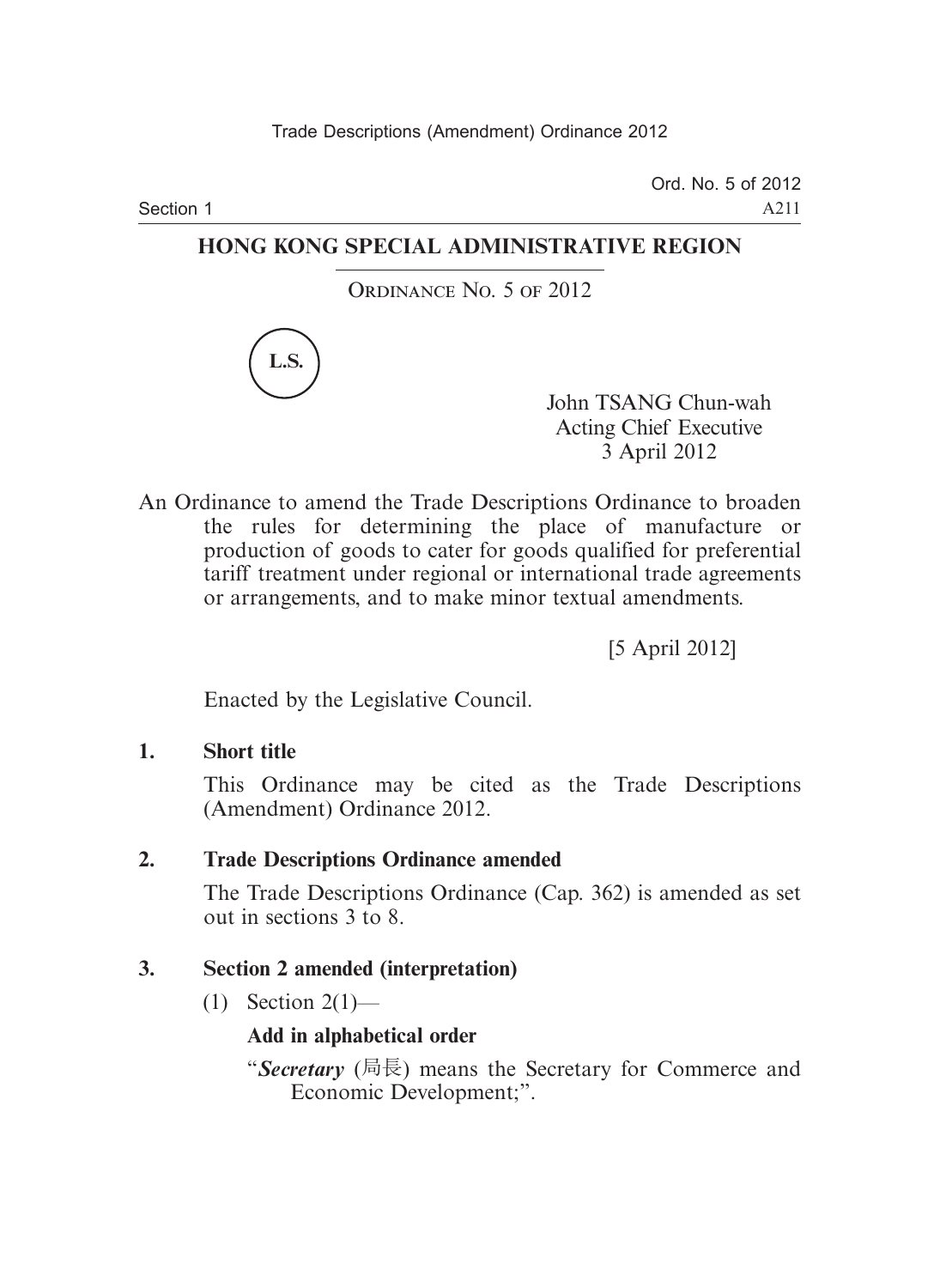(2) Section 2(2), Chinese text—

#### **Repeal paragraph (a) Substitute**

## "(a) 就本條例而言——

- (i) 貨品如在某地方經過最後處理或加工,而該項處 理或加工對該貨品製造中使用的基本物料的形狀、 性質、結構或效用,產生永久和重大的改變,則須 當作在該地方製造;或
- (ii) 貨品如整個生長或開採過程在某地方,則須當作 在該地方生產。".
- (3) Section  $2(2)(b)(i)$ , Chinese text—

#### **Repeal**

"該等貨品製造時所使用的基本物料在形狀、性質、結構及 效用上出現永久與重大的改變"

#### **Substitute**

"該貨品製造中使用的基本物料在形狀、性質、結構及效用 上產生永久與重大的改變".

(4) After section 2(2A)—

#### **Add**

 "(2B) Subsections (2) and (2A) do not apply to specified goods, as defined in section 2A(1), that are covered by section  $2A(3)$ .".

#### **4. Section 2A added**

After section 2—

**Add**

#### "**2A. Special provisions for place of manufacture or production under certain trade agreements or arrangements**

(1) In this section—

Section 4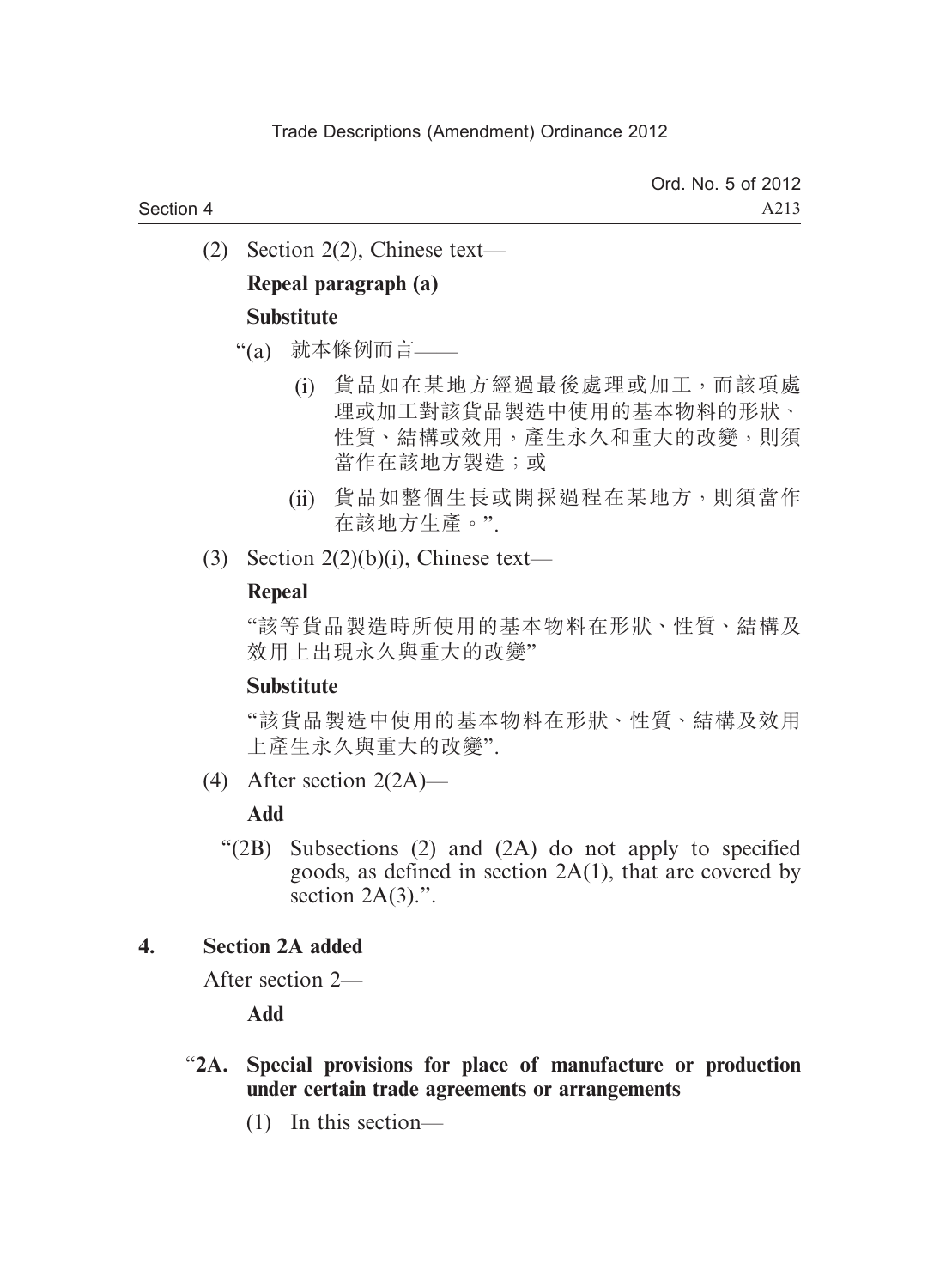- *date of entry into force* (生效日期), in relation to a trading partner place under a scheduled trade arrangement, means the date specified in column 4 of Schedule 1 corresponding to the place and the arrangement;
- *scheduled trade arrangement* (表列貿易安排) means a regional or international trade agreement or arrangement specified in column 2 of Schedule 1;
- *specified goods* (指明貨品), in relation to a trading partner place under a scheduled trade arrangement, means any goods that are—
	- (a) qualified for preferential tariff treatment, as between the place and Hong Kong, under the arrangement; and
	- (b) subject to rules, specified in the arrangement, for determining the place of manufacture or production of the goods;
- *trading partner place* (貿易夥伴地), in relation to a scheduled trade arrangement, means a place to which the arrangement is applicable, other than Hong Kong, specified in column 3 of Schedule 1 corresponding to the arrangement.
- (2) The rules referred to in paragraph (b) of the definition of *specified goods* in subsection (1) (*rules of origin*) may be—
	- (a) rules based principally on—
		- (i) the place in which the goods last underwent a treatment or process which changed permanently and substantially the shape, nature, form or utility of the basic materials used in their manufacture; or
		- (ii) the place in which the goods were wholly grown or mined;
	- (b) rules based principally on—

Section 4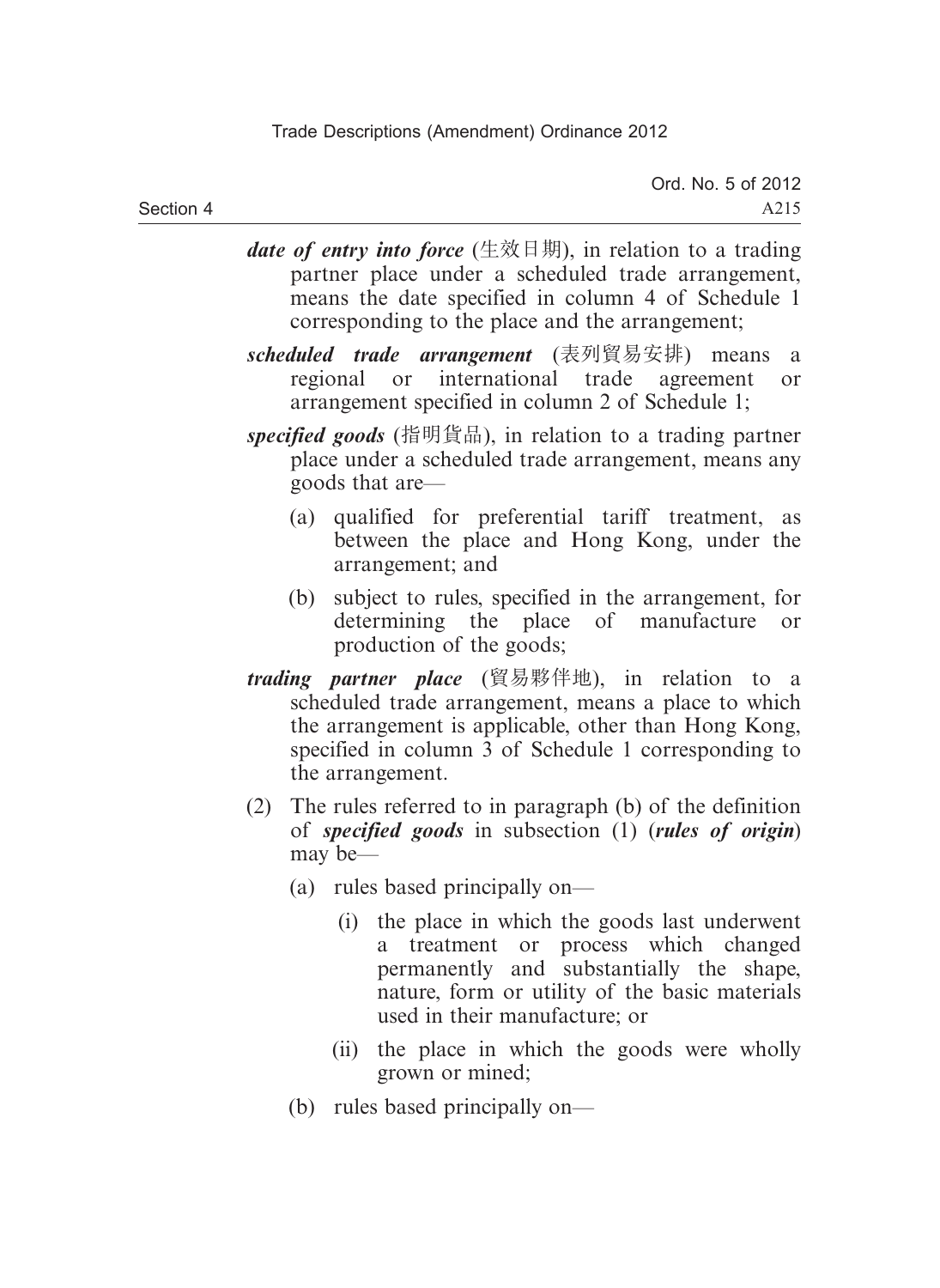- (i) a maximum percentage of the value of the goods attributable to places other than Hong Kong or a trading partner place under the relevant scheduled trade arrangement; or
- (ii) a minimum percentage of the value of the goods attributable to Hong Kong or a trading partner place under the relevant scheduled trade arrangement;
- (c) rules of a kind described in paragraph (a)(i) or (ii) or (b)(i) or (ii) or any combination, with or without modifications; or
- (d) any other rules.
- (3) In relation to a trading partner place under a scheduled trade arrangement for the time being in force as between the place and Hong Kong, if, on or after the relevant date of entry into force, any specified goods are—
	- (a) exported or intended to be exported to the place in accordance with the arrangement; or
	- (b) imported from the place in accordance with the arrangement,

then the rules of origin for the goods, specified in the arrangement for the time being in force as between the place and Hong Kong, apply for the purpose of determining the place of manufacture or production of the goods under this Ordinance.

- (4) The Secretary may by notice published in the Gazette amend Schedule 1.
- (5) The Director-General of Trade and Industry is to make available at his or her office all scheduled trade arrangements for inspection, free of charge, by the public during normal office hours.".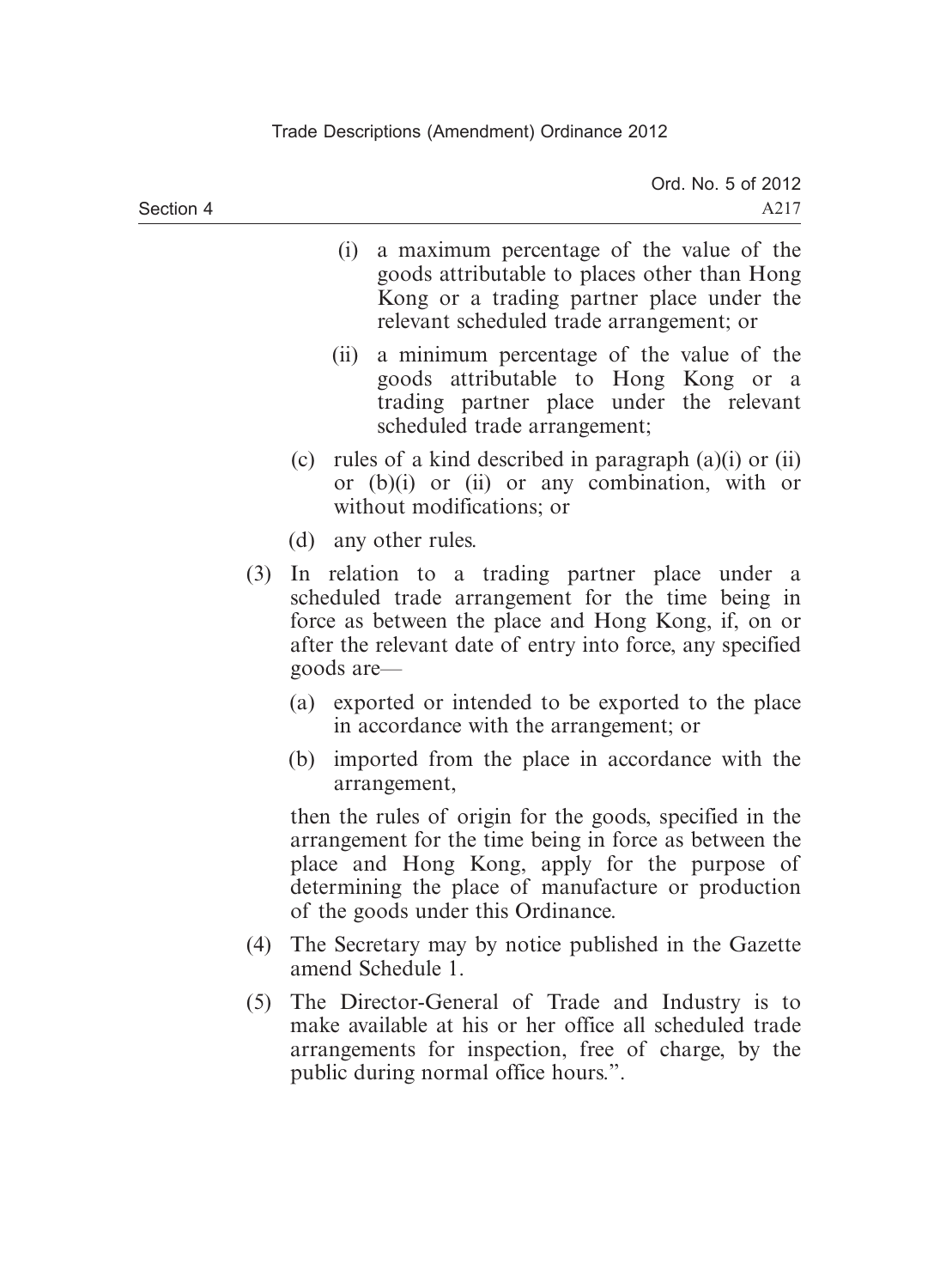|           | Ord. No. 5 of 2012 |
|-----------|--------------------|
| Section 5 | A219               |

# **5. Section 3 amended (special provisions applicable to goldware)**

(1) Section 3(1), English text—

**Repeal**

"extend"

#### **Substitute**

"extent".

(2) Section 3(2)(a)—

#### **Repeal**

"Schedule 1"

## **Substitute**

"Schedule 1A".

#### **6. Section 13B amended (if price does not include basic accessories, purchaser to be informed before payment)**

Section 13B(4)—

## **Repeal**

"for Commerce and Economic Development".

## **7. Schedule 1 renumbered (table)**

Schedule 1—

## **Renumber the Schedule as Schedule 1A.**

## **8. Schedule 1 added**

Before Schedule 1A—

**Add**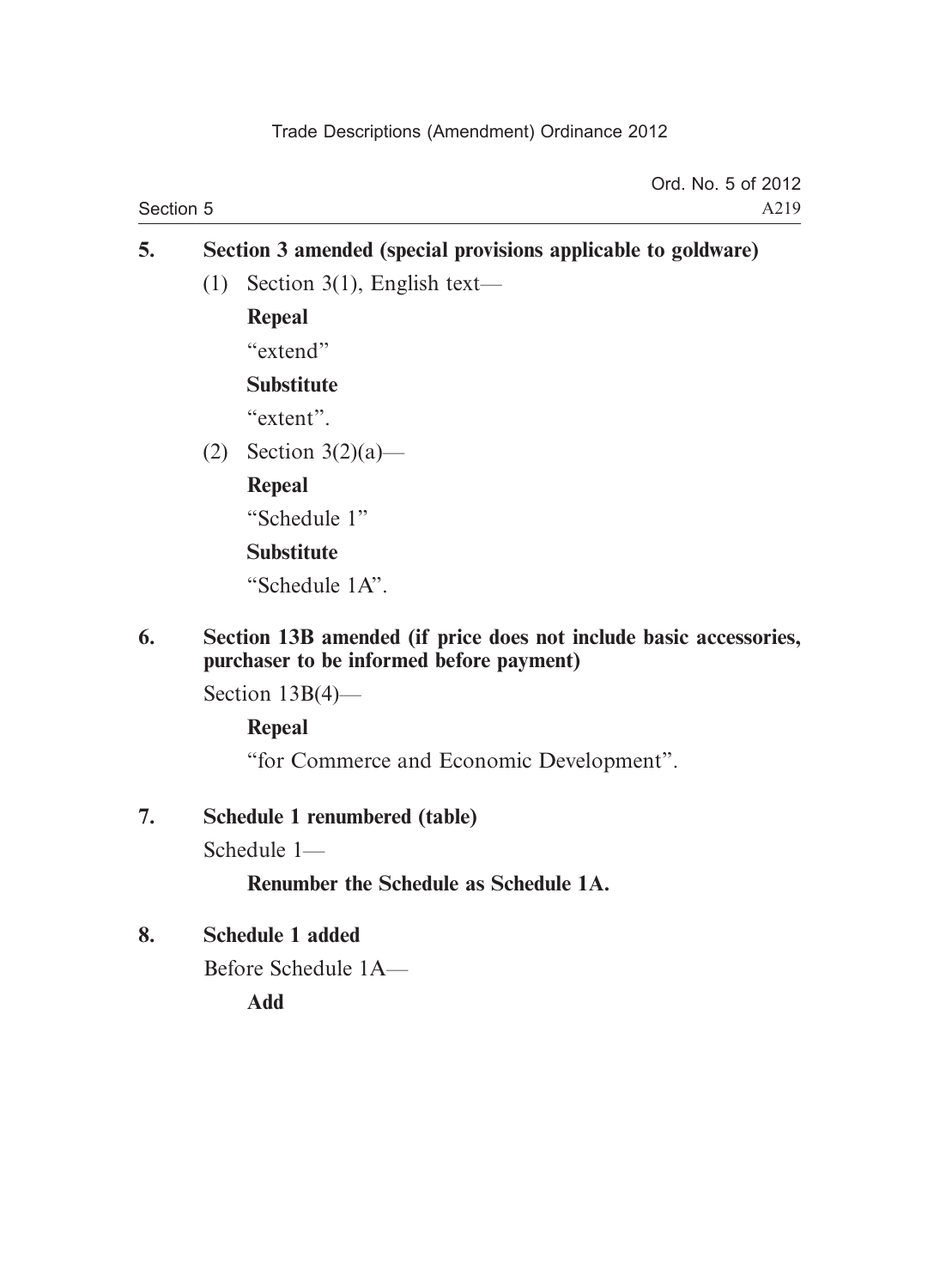|           | "Schedule 1 | [s. 2A]            |
|-----------|-------------|--------------------|
| Section 8 |             | A221               |
|           |             | Ord. No. 5 of 2012 |

## **Scheduled Trade Arrangements**

| Column 1 | Column 2                                                                                            | Column 3                         | Column 4                                                         |
|----------|-----------------------------------------------------------------------------------------------------|----------------------------------|------------------------------------------------------------------|
| Item     | Trade<br>arrangement                                                                                | Trading partner<br>place         | Date of entry<br>into force                                      |
| 1.       | Free Trade<br>Agreement<br>between the<br><b>EFTA</b> States and                                    | Iceland                          | A date in<br>accordance with<br>Article 11.8 of<br>the Agreement |
|          | Hong Kong,<br>China signed on<br>21 June 2011                                                       | Principality of<br>Liechtenstein | A date in<br>accordance with<br>Article 11.8 of<br>the Agreement |
|          |                                                                                                     | Kingdom of<br>Norway             | A date in<br>accordance with<br>Article 11.8 of<br>the Agreement |
|          |                                                                                                     | <b>Swiss</b><br>Confederation    | A date in<br>accordance with<br>Article 11.8 of<br>the Agreement |
| 2.       | Agreement on<br>Agriculture<br>between Hong<br>Kong, China and<br>Iceland signed<br>on 21 June 2011 | Iceland                          | A date in<br>accordance with<br>Article 9 of the<br>Agreement    |